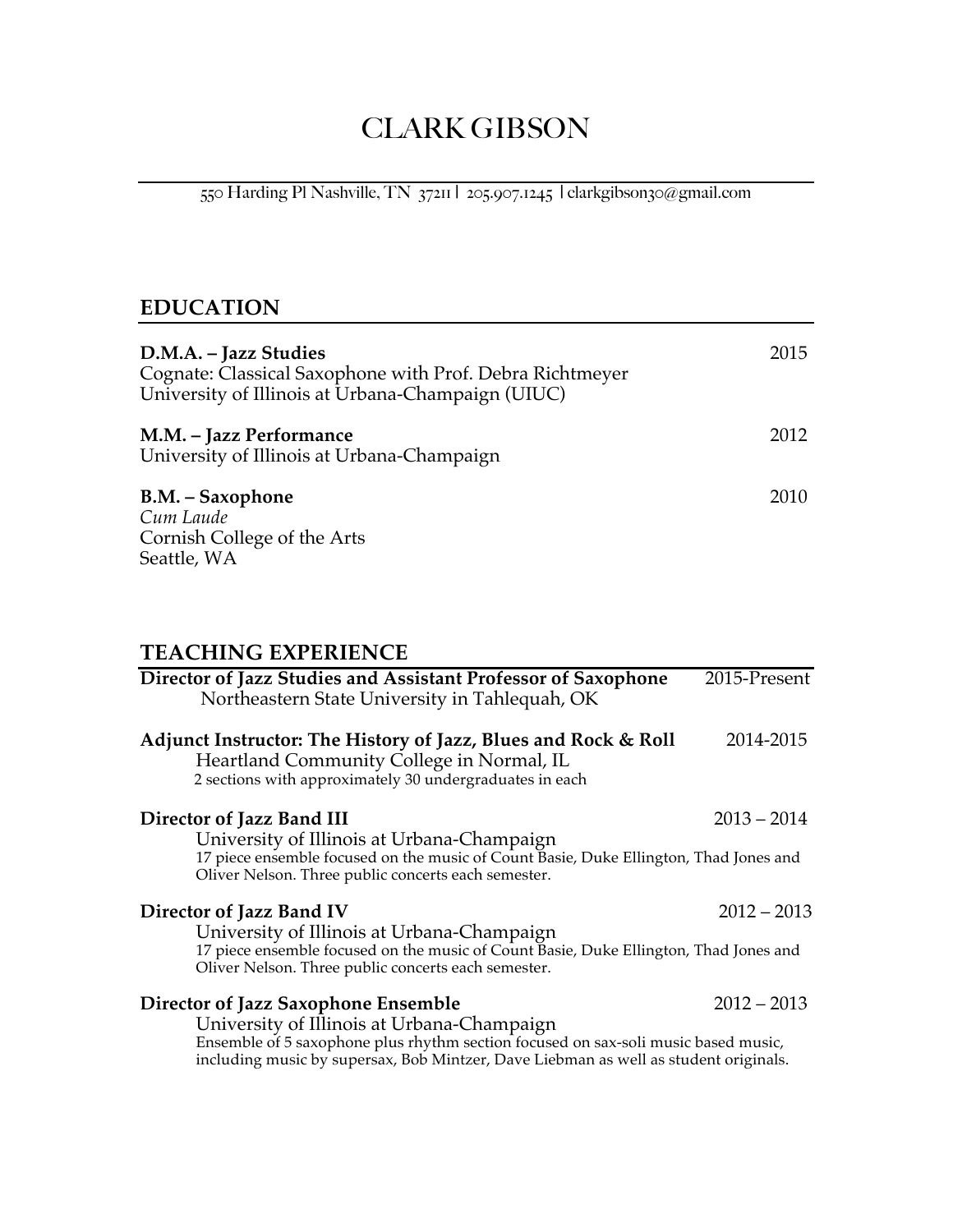#### **Teaching Assistant** 2012-2015

University of Illinois at Urbana-Champaign

Supervisors: Chip McNeill and Debra Richtmeyer

Teaching duties include directing ensembles, teaching applied saxophone to jazz studies and classical saxophone majors as well as non-majors as well as substitute teaching classes in the jazz core curriculum.

**Instructor at ISYM Summer Music Camp** 2013-2014<br>University of Illinois Summer Youth Music Camp Instructed class on music theory and improvisation to High school and Middle school students during this week long summer camp

### **PERFORMANCE EXPERIENCE**

| Freelance Musician                                        | 1996-present |
|-----------------------------------------------------------|--------------|
| Bandleader, Composer, Arranger, Performer                 |              |
| Saxophone, Clarinet, Flute                                |              |
| <b>Selected Performances</b>                              |              |
| Clark Gibson presents Bird with Strings                   |              |
| With Tulsa Symphony Orchestra                             | 2018         |
| Clark Gibson Studio Orchestra presents Bird with Strings  |              |
| Tulsa International Jazz Festival                         | 2017         |
| Clark Gibson Studio Orchestra presents Bird with Strings  |              |
| <b>Tulsa Community College</b>                            | 2016         |
| JEN Performance with the Clark Gibson Studio Orchestra    |              |
| With the University of Illinois                           | 2016         |
| JEN Performance with Old Style Sextet                     |              |
| With the Old Style Sextet, San Diego, CA                  | 2015         |
| Macau International Jazz & Blues Festival                 |              |
| With the Old Style Sextet, Macau, China                   | 2014         |
| <b>NASA Conference</b>                                    |              |
| With the Old Style Sextet, Urbana, IL                     | 2014         |
| Salsa Congress, International Dance Competition           |              |
| With Guaschara, Portland, OR                              | 2011         |
| CD Release Performance for "Iapetus", Clark Gibson Septet |              |
| The Triple Door Theatre, Seattle, WA                      | 2010         |
| Seattle Seahawks Half-Time Show with Nueva Era            |              |
| Qwest Field, Seattle, WA                                  | 2009         |
| City Park Jazz Festival, Clark Gibson Quartet             |              |
| Denver, CO                                                | 2005         |
| Denver Arts Festival                                      |              |
| Denver, CO                                                | 2004         |
| Breckenridge Jazz Festival                                |              |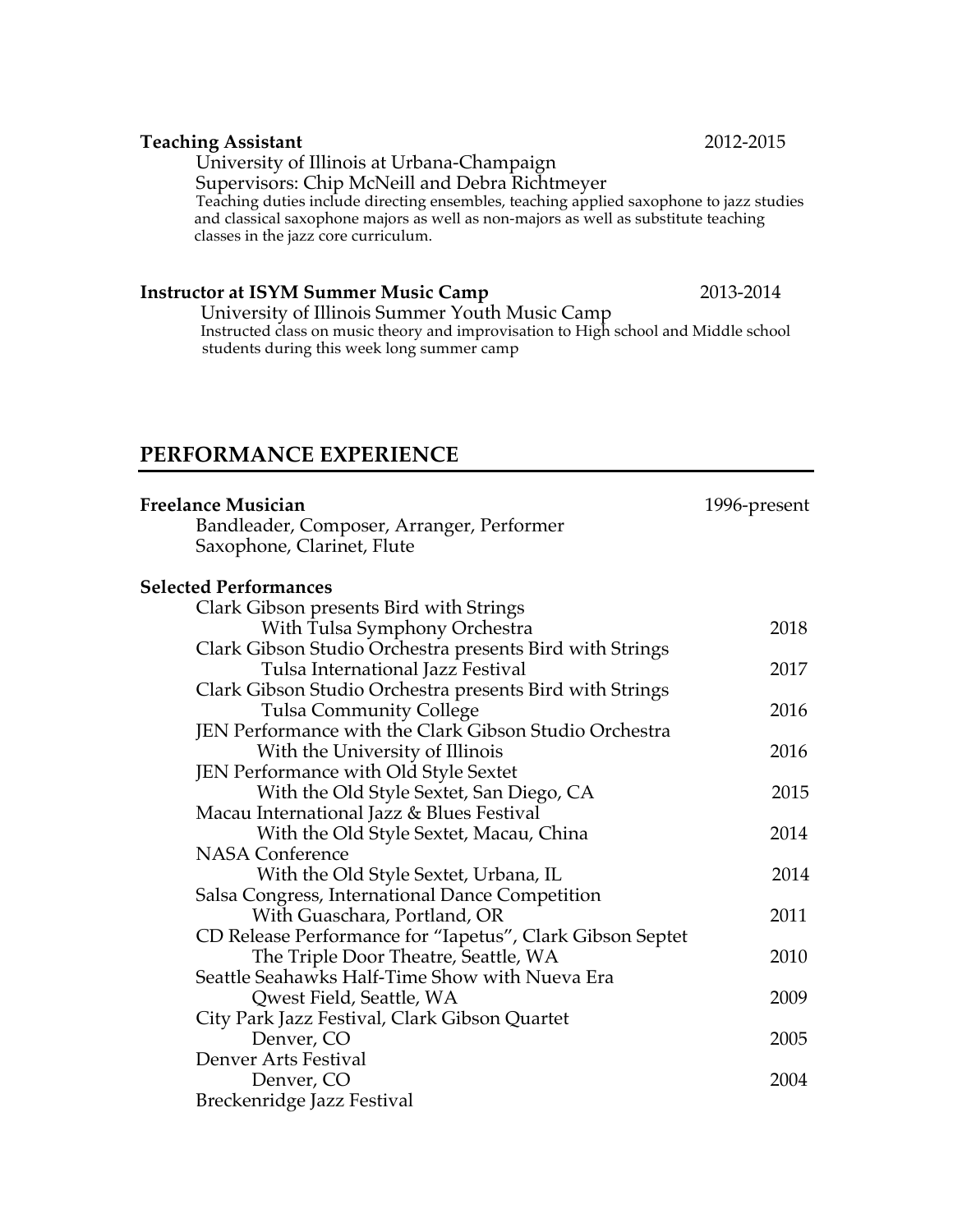| Breckenridge, CO                            | -2003- |
|---------------------------------------------|--------|
| <b>Boulder Arts Festival</b><br>Boulder, CO | 2003   |
| <b>Winter Park Music Festival</b>           |        |
| Winter Park, CO                             | 2002   |

# **Selected Sideman Experience**

### **Selected Venues**

| Tulsa Performing Arts Center | Tulsa, OK         |
|------------------------------|-------------------|
| The Walton Arts Center       | Fayetville, AR    |
| The Venetian,                | Macau, China      |
| Dazzle                       | Denver, CO        |
| Churchill Grounds            | Atlanta, GA       |
| The New Orleans              | Seattle, WA       |
| Jazz Showcase                | Chicago, IL       |
| El Chapultepec               | Denver, CO        |
| The Biltmore Hotel           | Coral Gables, FL  |
| The American Queen Riverboat | Mississippi River |
| Fox Theatre                  | Boulder, CO       |
| Qwest Field                  | Seattle, WA       |
| Tula's                       | Seattle, WA       |
| Jazz Bones                   | Tacoma, WA        |
| <b>Triple Door Theatre</b>   | Seattle, WA       |
| Qwest Field                  | Seattle, WA       |
| PLU Jazz Under the Stars     | Tacoma, WA        |

# **ADJUDICATOR AND CLINICIAN EXPERIENCE**

| North American Saxophone Alliance Judge | 2016 |
|-----------------------------------------|------|
| Texas Tech University Lubbock, TX       |      |
| Wagoner Jazz Festival                   | 2016 |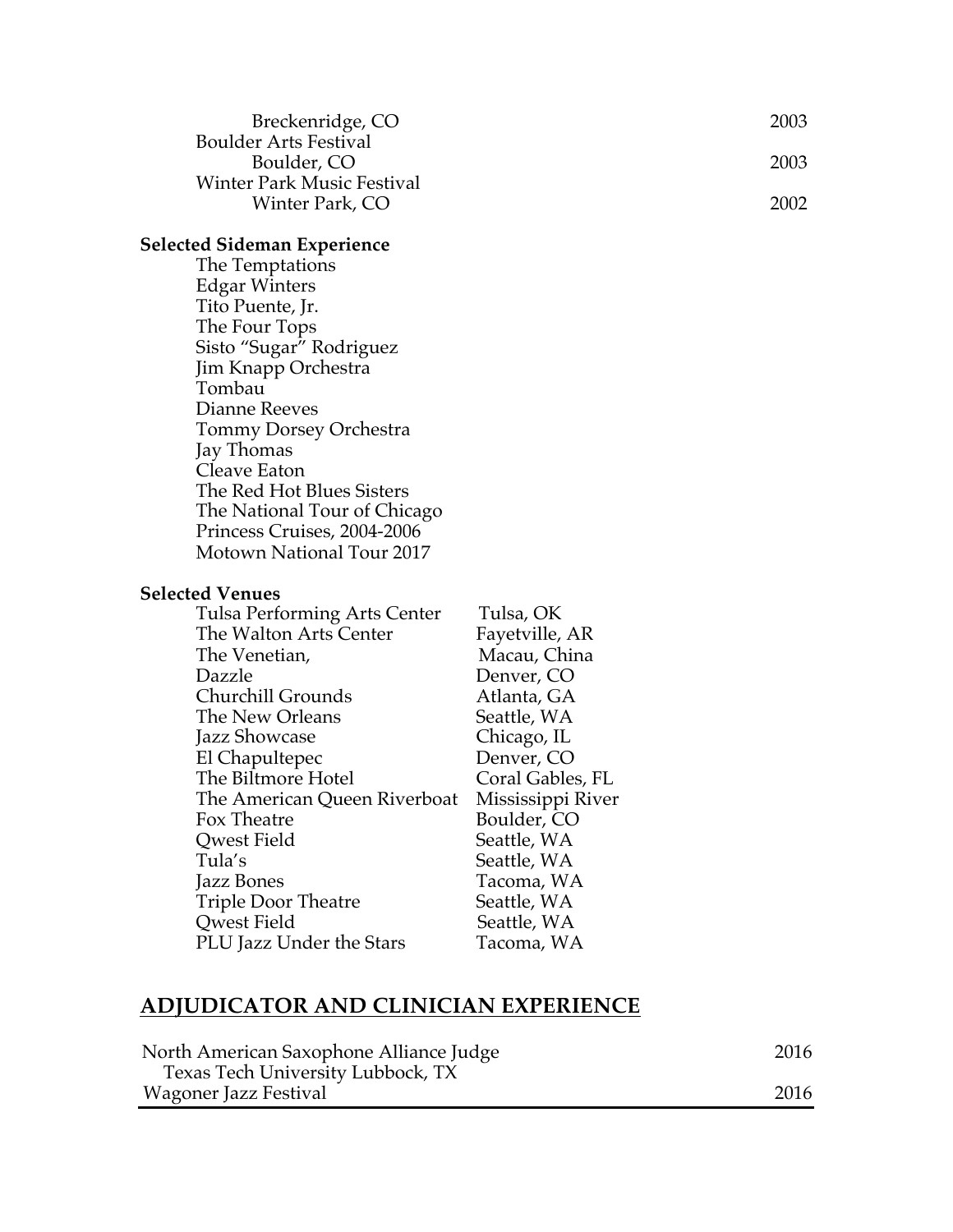| 2016 |
|------|
|      |
| 2016 |
|      |

# **AWARDS, SCHOLARSHIPS and PUBLISHED MUSIC REVIEWS**

| Internationally Published Review on Clark Gibson Studio Orchestra<br>Allaboujazz.com                        | Jan. 2016        |
|-------------------------------------------------------------------------------------------------------------|------------------|
| Nationally Published Review on Clark Gibson Studio Orchestra                                                | Jan. 2016        |
| KUCLorg 88.9fm<br>Internationally Published Review on Clark Gibson Studio Orchestra March 2016              |                  |
| Jazzweekly.com<br>Nationally Published Review on Clark Gibson Studio Orchestra                              | March 2016       |
| Oklahoma Magazine<br>Internationally Published Review on Clark Gibson Studio Orchestra<br>Downbeat Magazine | April 2016       |
| Internationally Published Review on Clark Gibson Studio Orchestra<br>Jazzwax.com                            | <b>July 2016</b> |
| Nationally Published Review on Clark Gibson Studio Orchestra<br>Publicradiotulsa.com                        | <b>July 2016</b> |
| 2 <sup>nd</sup> Place at Macau International Jazz & Blues Festival                                          | 2014<br>2013     |
| <b>Outstanding Graduate Ensemble</b><br>Down Beat Magazine Collegiate Award                                 |                  |
| Outstanding Performance - Jazz Soloist<br>Down Beat Magazine Collegiate Award                               | 2011             |
| Outstanding Performance - Jazz Composition<br>Down Beat Magazine Collegiate Award                           | 2011             |
| Graduate Assistantship/Scholarship<br>University of Illinois @ Urbana-Champaign                             | $2010$ – present |
| McConkey Scholarship<br>Cornish College of the Arts, Seattle, WA                                            | $2007 - 2010$    |
| Presidential Music Scholarship                                                                              | $2007 - 2009$    |
| Cornish College of the Arts, Seattle, WA<br>Nellie Scholarship<br>Cornish College of the Arts, Seattle, WA  | 2007             |
|                                                                                                             |                  |